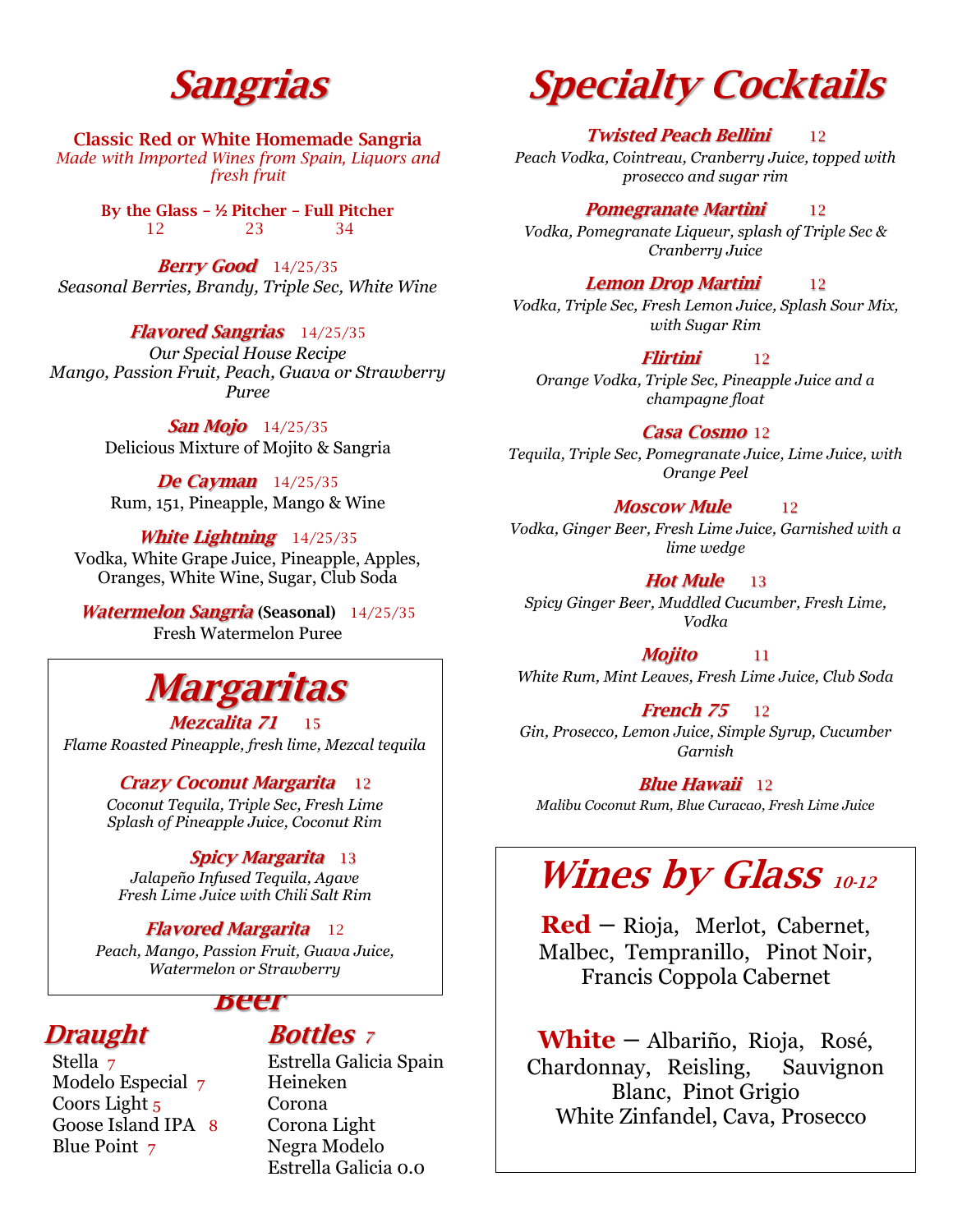# *Tapas*

| Pulpo a la Gallega/Plancha (GF)<br>Grilled or boiled, topped with sea salt, paprika,<br><b>EVOO</b> | 20 |
|-----------------------------------------------------------------------------------------------------|----|
| <b>Crabmeat Avocado Tower (GF)</b>                                                                  | 18 |
| Camarones en Salsa<br>Shrimp in our signature Garlic, Green or Diablo<br>Sauce                      | 13 |
| <b>Camarones Pil Pil (GF)</b><br>Sizzling Shrimp, Fresh Garlic, Guindilla Pepper                    | 13 |
| Camarones a la plancha (GF)<br>(6pc) Grilled Jumbo Shrimp                                           | 16 |
| <b>Shrimp Cognac</b><br>Sizzling creamy cognac sauce w/jumbo shrimp                                 | 15 |
| <b>Bacon Wrapped Scallops (GF)</b><br>on Pineapple Wedges                                           | 14 |
| <b>Seafood Stuffed Mushrooms</b><br>$Shrimp, Crab + Scallops$                                       | 12 |
| <b>Calamari Fried or Grilled</b><br>Fried or Grilled Calamari (GF)                                  | 13 |
| <b>Baked Clams</b><br>Baked, Stuffed Clams topped with Bacon                                        | 15 |
| <b>Baked Oysters (GF)</b><br>Baked Blue Point Oysters, Spinach, Manchego<br>Cheese                  | 15 |
| Plato de Quesos (GF)<br>Cheese board with cow, sheep, and goat                                      | 16 |
| <b>Tosta Queso, Nueces y Miel</b><br>Manchego cheese, walnuts + honey on toast                      | 11 |

### *Raw / Crudo*

| Long Island Clams $ \frac{1}{2}$ 10                                                           | <b>Doz.</b> 18 |    |
|-----------------------------------------------------------------------------------------------|----------------|----|
| Blue Point Oysters- $\frac{1}{2}$ 14                                                          | <b>Doz.</b> 24 |    |
| <b>Seafood Tower</b><br>(6) Clams, (6) Oysters, (6) Jumbo Shrimp, $\frac{1}{2}$ lb<br>Lobster |                | 50 |
| <b>Jumbo Shrimp Cocktail</b>                                                                  |                | 16 |

| Picoteo Spanish Charcuterie (GF)<br>Spanish cheese and cured meats board                                   | 19 |
|------------------------------------------------------------------------------------------------------------|----|
| Filet Mignon a la Sangria<br>Filet Tips in Mushroom + Red Wine sauce                                       | 20 |
| Lamb Chops $(GF)$<br>(3pc) Grilled Baby Lamb Chops                                                         | 19 |
| Chorizo a la Sangria (GF)<br>Sautéed Spanish Chorizo, Onions, Peppers,<br>Garlic & wine                    | 13 |
| Croquetas<br>Serrano Ham, Chicken, Bechamel                                                                | 12 |
| Empanadas<br>Beef, Chicken, Buffalo Chicken, Steak, Spinach +<br>Cheese, Veggie, Seafood Stuffing, Chorizo | 4  |
| <b>Spanish Meatballs</b><br><b>Meatballs in Red Sauce</b>                                                  | 12 |
| Bacon Dates stuffed w/Almond (GF)<br>Dates wrapped in Bacon, stuffed with Almonds                          | 10 |
| Tortilla Espanola (GF)<br>Spanish Frittata made with Egg, Potato, & Onions                                 | 11 |
| Patatas Bravas (GF)<br>Fried Cubed Potatoes with Spicy Brava & Aioli<br>Sauce                              | 11 |
| <b>Honey Glazed Manchego Cheese</b><br>Fried + Coated with Honey                                           | 11 |
| <b>Alcachofas Fritas (V)</b><br>Fried Artichokes served with Aioli Sauce                                   | 12 |
| <b>Baked Asparagus (GF)</b>                                                                                | 14 |

*Fresh Asparagus Baked with Manchego Cheese*

### *Salads*

| Mixed Greens w/ Goat Cheese (GF)             | 11 |
|----------------------------------------------|----|
| Spring Mix, Onion, Peppers, Olives, Tomatoes |    |
| <b>Jumbo Shrimp Salad (GF)</b>               | 16 |
| Mixed Greens salad with Jumbo Shrimp         |    |
| <b>Garbanzo Salad</b> (GF) (V)               | 12 |
| Garbanzo Beans, Piquillo Peppers, Olives,    |    |
| White Asparagus                              |    |
| <b>Avocado Salad (GF) (V)</b>                | 13 |
| Soups                                        |    |

| Caldo Gallego (GF)                            |  |
|-----------------------------------------------|--|
| White beans, collard greens, potato & chorizo |  |
| <b>Gazpacho</b> (GF) (V) (seasonal)           |  |
| Sopa de Pollo                                 |  |
| Chicken, orzo, vegetables                     |  |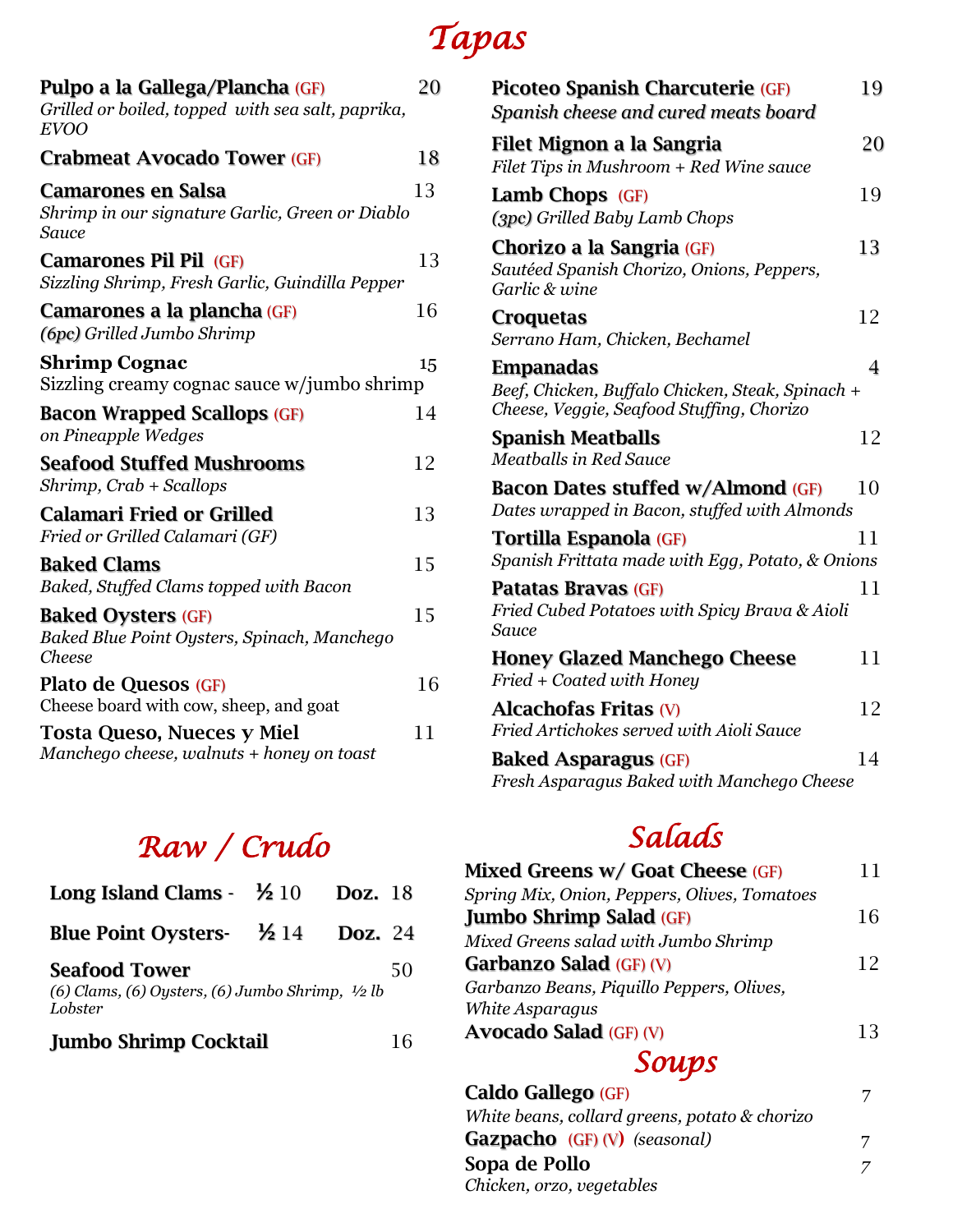### *Meats*

| <b>Sirloin Steak (GF)</b>                                                                                                                                                            | 34 |
|--------------------------------------------------------------------------------------------------------------------------------------------------------------------------------------|----|
| <b>Steak Special (GF)</b><br>USDA Choice Sirloin Steak, Sautéed with<br>Peppers + Onion                                                                                              | 35 |
| Entrana a la Parrilla (GF)<br>Seasoned & Grilled Skirt Steak                                                                                                                         | 36 |
| <b>Filet Mignon (GF)</b><br>USDA Choice Filet Mignon Char Broiled (80z)                                                                                                              | 32 |
| Filet Mignon a la Sangria<br>80z Filet Mignon with sliced Mushrooms,<br><b>Red Wine Reduction Sauce</b>                                                                              | 35 |
| Costillas de Cordero (GF)<br>New Zealand Baby Lamb Chops                                                                                                                             | 33 |
| <b>Churrasco Platter for 2 (GF)</b><br>Sizzling meat platter of Lamb chops, chorizo, skirt<br>steak, pork loin, and chicken breast with chimichurri<br>sauce and choice of two sides | 52 |

### *Sides*

| <b>Saffron Rice (GF) 5</b> |  |  |
|----------------------------|--|--|
|                            |  |  |

**Sauteed String Beans (GF) (V)** 5

**Spinach + Chickpeas (GF) (V)** 8

**Sauteed Mushrooms (GF) (V)** 6

**Homemade Potato Chips (GF)** 5

**Whole Avocado** 7

**Home Fries** 6 *(French Fries sauteed with peppers, onions + garlic)*

**Homemade Sauce Side** 4 *Garlic, Green or Diablo*

| Arroz con Pollo (GF)<br>23<br>Spain's Classic Chicken, Chorizo & Saffron Rice                                 |
|---------------------------------------------------------------------------------------------------------------|
| Pollo Ajillo<br>22<br>Chicken Breast in our signature Garlic Sauce                                            |
| Pollo al Limón<br>23<br>Chicken Breast in Lemon Butter Sauce Stuffed<br>with Manchego Cheese                  |
| 22<br>Pollo a la Sangria<br>Chicken Breast with Chopped Onion, Garlic,<br>Mushrooms, Red Wine and Light Gravy |
| 22<br>Pollo Extremena (GF)<br>Grilled Breasts topped with Sauteed Onions,<br>Chorizo and Peppers in sauce     |
| <b>Pork Chop</b><br>25<br>Bone-in, seasoned and grilled                                                       |
| Pork Chop Extremena<br>27<br>Sauteed with onions, peppers, and chorizo in<br>sauce, bone-in                   |
| <b>Veal Sevillana</b><br>27<br>Sauteed Mushrooms and Onions in our White<br>Wine sauce                        |
| <b>Veal Extremena</b><br>27<br>Veal fillets sauteed with Onions, Peppers, and<br>Chorizo in sauce             |
| Kíďs Menu                                                                                                     |

| <b>Kid's Steak (GF)</b>               | 17 |
|---------------------------------------|----|
| <b>Grilled Chicken (GF)</b>           | 13 |
| <b>Chicken Fingers w/French Fries</b> | 13 |
| <b>Spanish Meatballs over Rice</b>    | 12 |

\*Before placing your order, please inform your server if a person in your party has a food allergy \* (R) Raw Item \* (GF) Gluten Free (Some dishes may contain gluten) \*(V) Vegetarian (some vegetarian dishes may contain egg/dairy)